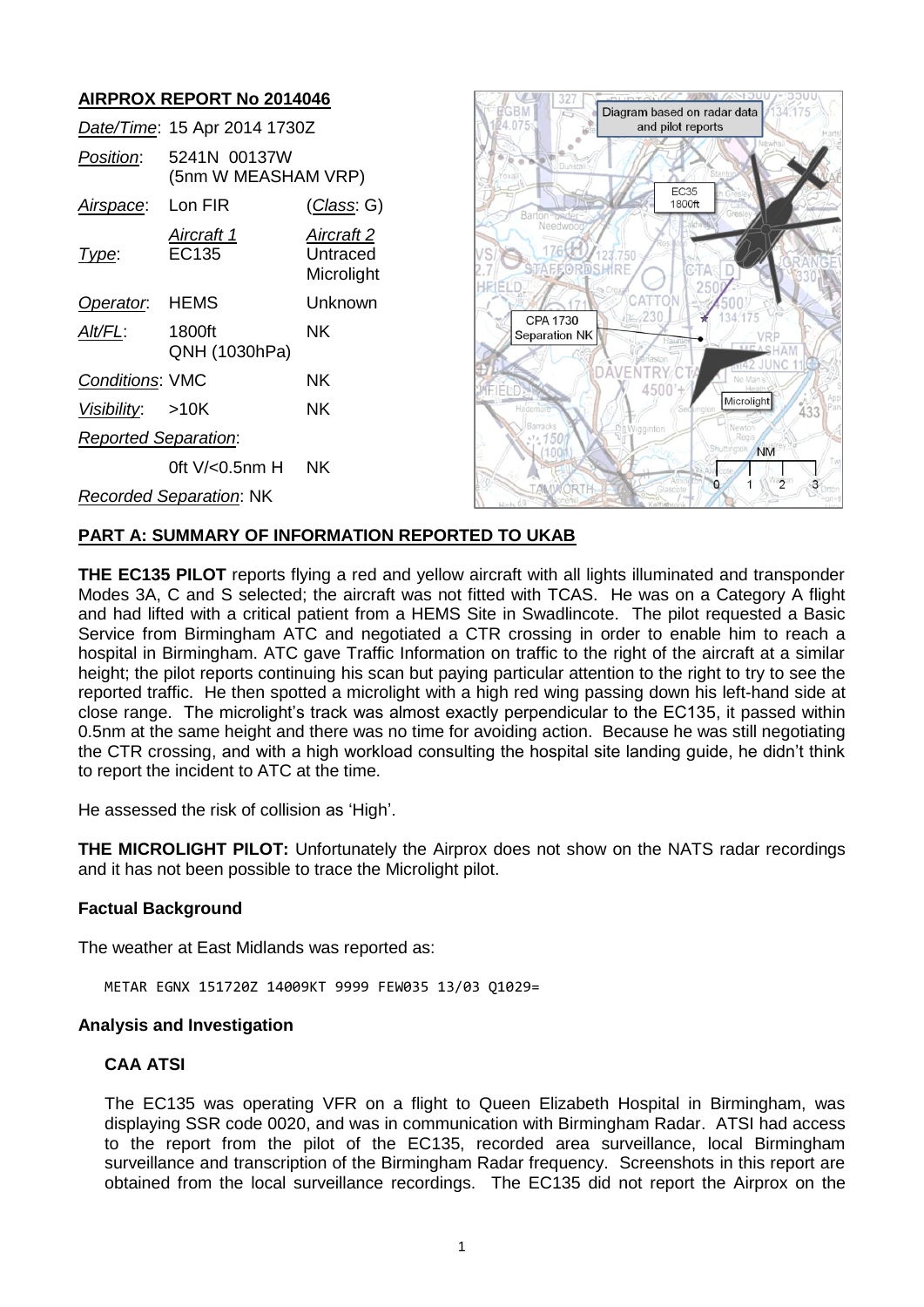Birmingham Radar frequency and the controller was not aware of an incident at the time. Consequently a report was not filed by the Birmingham Radar controller.

At 1727:45 the EC135 contacted the Birmingham Radar controller requesting a Basic Service and a direct track to the Queen Elizabeth hospital. The Birmingham Radar controller gave a clearance to the EC35 to transit Birmingham Controlled airspace not above altitude 2000ft VFR, and instructed the EC135 to remain east of the final approach track for RW15.

At 1729:43 the Birmingham Radar controller informed the pilot of the EC135 that there was traffic "*in your vicinity just to your right one o'clock range of half a mile same level as yourself northwestbound*" (Figure 1). The pilot replied that he was looking and then reported visual with the traffic. The radar recording also showed a faint primary return (circled) approximately 2.5nm south of the EC135.



Figure 1.

The EC135 tracked towards the unknown primary return and, at 1730:31, was 1nm north (Figure 2) before the two tracks converged (Figure 3).



The EC135 pilot's written report stated that while observing the position and track of the reported traffic a microlight was then spotted at close range passing down the left hand side of the EC135. The pilot of the EC135 estimated that the microlight and the EC135 were within half a nautical mile of each other at a similar height.

A Basic Service was requested by the EC135 and, although a Basic Service was not actually agreed by the Birmingham Radar controller, the written report from the EC135 indicated that he believed he was in receipt of a Basic Service. CAP774, Chapter 2, paragraph 5, the UK Flight Information Services states:

'Pilots should not expect any form of traffic information from a controller/FISO, as there is no such obligation placed on the controller/FISO under a Basic Service outside an Aerodrome Traffic Zone (ATZ), and the pilot remains responsible for collision avoidance at all times. However, on initial contact the controller/FISO may provide traffic information in general terms to assist with the pilot's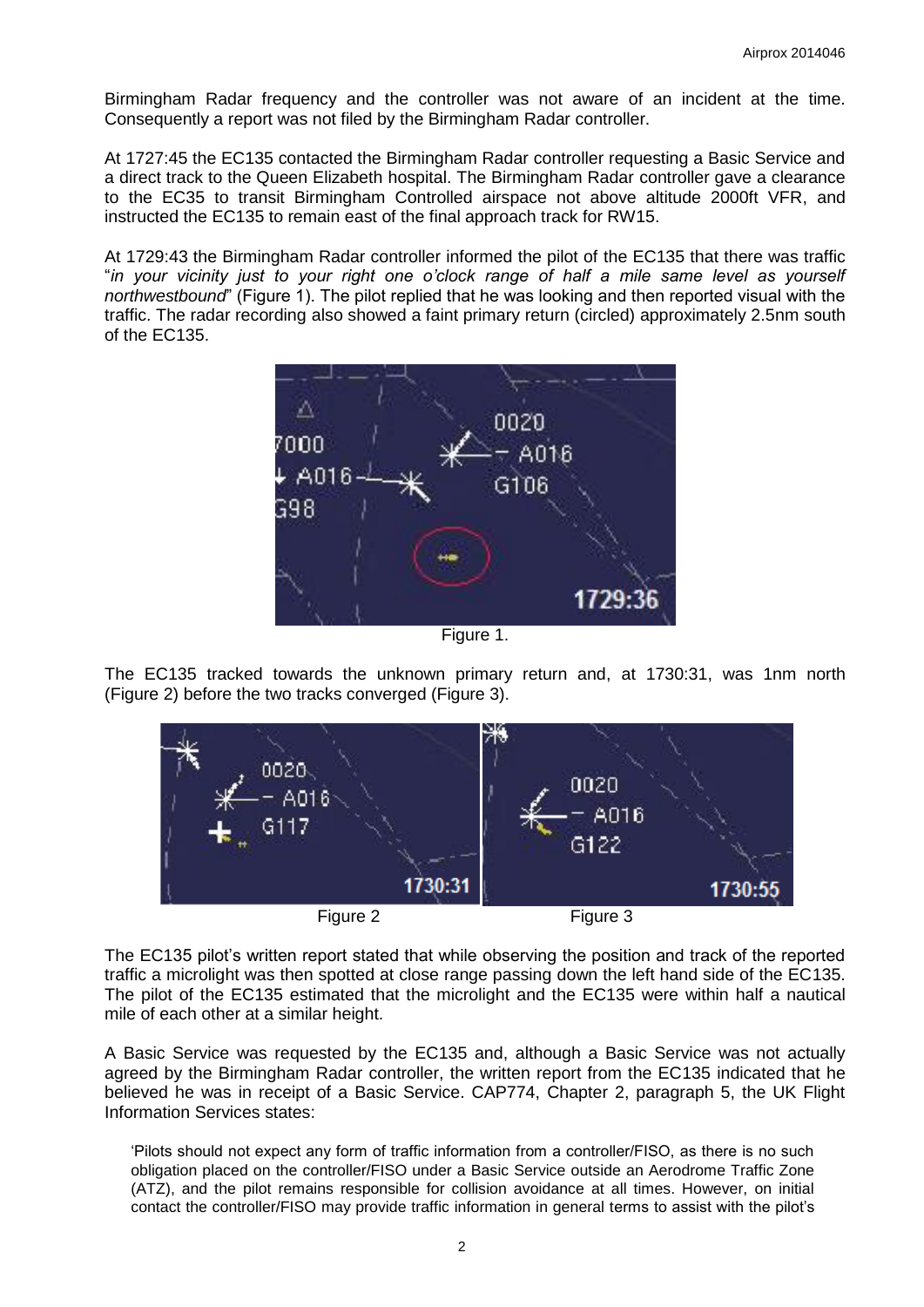situational awareness. This will not normally be updated by the controller/FISO unless the situation has changed markedly, or the pilot requests an update. A controller with access to surveillancederived information shall avoid the routine provision of traffic information on specific aircraft, and a pilot who considers that he requires such a regular flow of specific traffic information shall request a Traffic Service. However, if a controller/FISO considers that a definite risk of collision exists, a warning may be issued to the pilot.'

The Birmingham Radar controller passed traffic information on an aircraft with Mode C that indicated it was at the same level as the EC135. The microlight was not displaying any SSR information and the controller could not determine if a definite risk of collision existed. Traffic information was not passed. The pilot of the EC135 was in receipt of a Basic Service and was responsible for his own collision avoidance.

#### **UKAB Secretariat**

Both pilots shared an equal responsibility for collision avoidance and for not flying into such proximity as to create a danger of collision<sup>1</sup>. The geometry was a 'converging' situation and so, assuming it was under powered flight, the microlight pilot was required to give way<sup>2</sup>.

### **Summary**

An Airprox was reported between an EC135 and a microlight on 15<sup>th</sup> April 2014 at 1730z. The EC135 was on a heli-med task and receiving a Basic Service from Birmingham ATC, unfortunately it has not been possible to trace the microlight pilot.

## **PART B: SUMMARY OF THE BOARD'S DISCUSSIONS**

Information available included reports from the pilot, transcripts of the relevant RT frequencies and radar photographs/video recordings.

The Board first discussed the actions of the EC135 pilot. He was justifiably task-focused with a high cockpit workload as he negotiated his crossing of the Birmingham CTR and subsequent arrival at the Queen Elizabeth Hospital. It was understandable that his attention had been drawn to the traffic called by the Birmingham Controller to his right, and the Board recognised that, even had he requested a Traffic Service, there would have been no guarantee that the controller would have seen the microlight on radar anyway.

In discussing the microlight, the Board were unable to decide whether its pilot had seen the EC135 or not. Considering that the microlight pilot had not made his own autonomous report, in the end the Board agreed that it could be assumed that the microlight pilot had not seen the EC135.

Finally, the Board discussed the actions of the Birmingham controller and it was agreed that it was unfortunate that there was no report from which to analyse what he had experienced. The RT transcripts indicated that a Basic Service was not agreed on the radio; however, clearly the controller was discharging his duties as such, and had given Traffic Information on traffic thought to constitute a definite risk of collision. The Board noted the advantages of pilots declaring Airprox on the RTF they were using such that all involved would be prompted to record details and save relevant material.

In the end, the Board agreed that the cause was a late sighting by the EC135 pilot and an assumed non-sighting by the microlight pilot. The risk was assessed as B, safety margins were much reduced below the normal.

 $\overline{\phantom{a}}$ 

Rules of the Air 2007 (as amended), Rule 8 (Avoiding aerial collisions).

 $2$  ibid., Rule 9 (Converging).